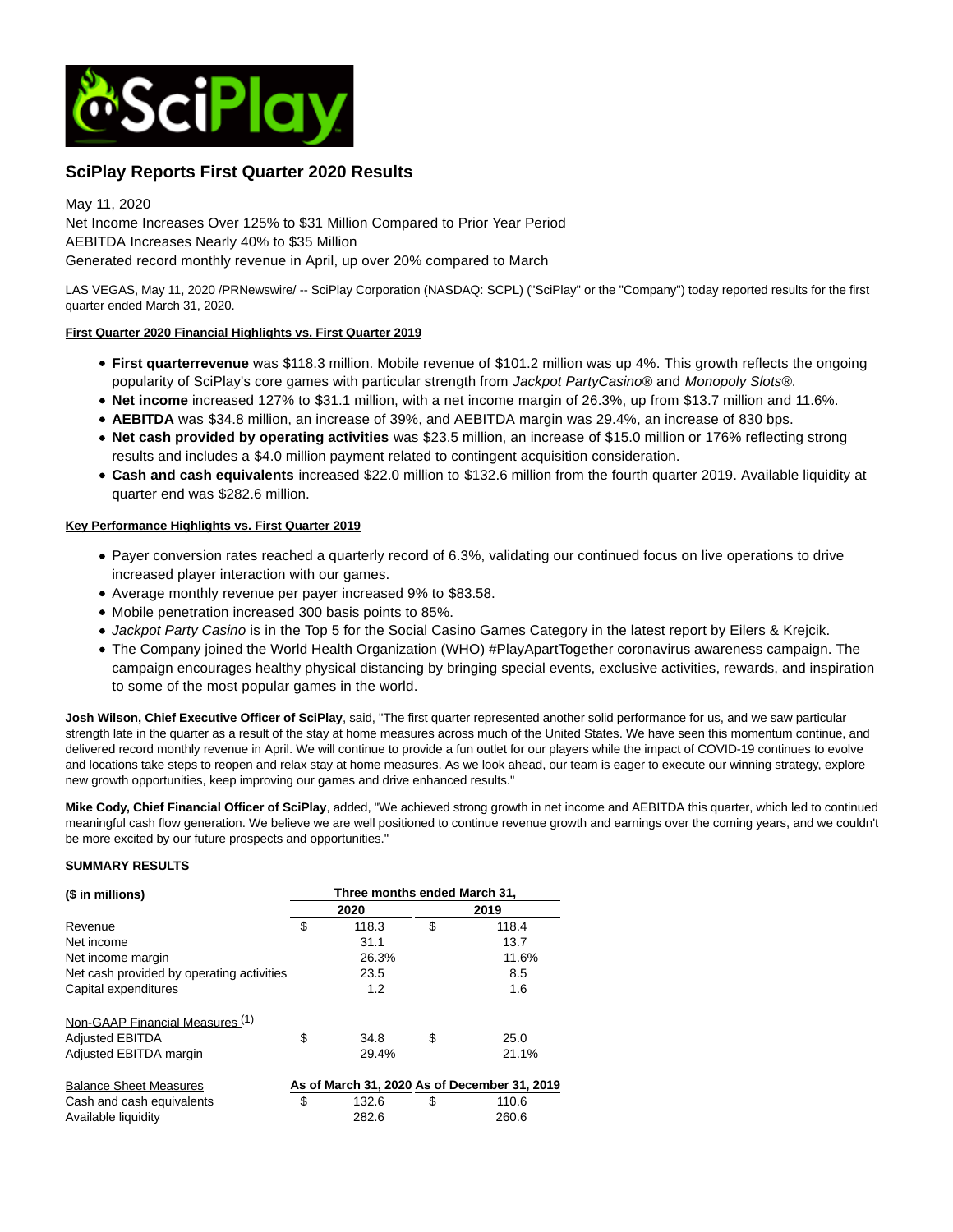(1) The financial measures "AEBITDA" and "AEBITDA margin" are non-GAAP financial measures defined below under "Non-GAAP Financial Measures" and reconciled to the most directly comparable GAAP measures in the accompanying supplemental tables at the end of this release.

#### **Key Performance Indicators**

#### **(in millions, except ARPDAU, Average monthly revenue per payer, and percentages)Three months ended March 31,**

|                                   | 2020    | 2019    | Increase / (Decrease)    |
|-----------------------------------|---------|---------|--------------------------|
| <b>Mobile Penetration</b>         | 85%     | 82%     | 3pp                      |
| Average MAU                       | 7.5     | 8.4     | (0.9)                    |
| Average DAU                       | 2.6     | 2.7     | (0.1)                    |
| ARPDAU                            | \$0.49  | \$0.48  | \$0.01                   |
| Average MPUs                      | 0.5     | 0.5     | $\overline{\phantom{a}}$ |
| Average monthly revenue per payer | \$83.58 | \$76.51 | \$7.07                   |
| Payer conversion rate             | 6.3%    | 6.1%    | 0.2 <sub>pp</sub>        |
| $pp = percentage points$ .        |         |         |                          |

#### **Earnings Conference Call**

SciPlay executive leadership will host a conference call on Monday, May 11, 2020, at 5:30 p.m. ET to review the Company's first quarter results. To access the call live via a listen-only webcast and presentation, please visi[t https://www.sciplay.com/investors/ a](https://c212.net/c/link/?t=0&l=en&o=2800392-1&h=3455743315&u=https%3A%2F%2Fwww.sciplay.com%2Finvestors%2F&a=https%3A%2F%2Fwww.sciplay.com%2Finvestors%2F)nd click on the webcast link under the Investor Information section. To access the call by telephone, please dial: +1 (412) 317-0790 (U.S. and International) and ask to join the SciPlay Corporation call. A replay of the webcast will be archived in the Investors section a[t www.sciplay.com/investors/.](https://c212.net/c/link/?t=0&l=en&o=2800392-1&h=954682234&u=https%3A%2F%2Fwww.sciplay.com%2Finvestors%2F&a=www.sciplay.com%2Finvestors%2F)

#### **About SciPlay**

SciPlay (NASDAQ: SCPL) is a leading developer and publisher of digital games on mobile and web platforms. We currently offer seven core games, including social casino games Jackpot Party Casino, Gold Fish Casino, Hot Shot Casino and Quick Hit Slots, and casual games MONOPOLY Slots, Bingo Showdown and 88 Fortunes Slots. Our social casino games typically include slots-style game play and occasionally include table games-style game play, while our casual games blend slots-style or bingo game play with adventure game features. All of our games are offered and played on multiple platforms, including Apple, Google, Facebook and Amazon, with some of our games available on Microsoft. In addition to our internally created games, our content library includes recognizable, real-world slot and table games content from Scientific Games Corporation. We have access to Scientific Games Corporation's library of more than 1,500 iconic casino titles which we integrate across our different games.

You can access our filings with the SEC through the SEC website at [www.sec.gov o](https://c212.net/c/link/?t=0&l=en&o=2800392-1&h=1852057399&u=http%3A%2F%2Fwww.sec.gov%2F&a=www.sec.gov)r through our website, and we strongly encourage you to do so. We routinely post information that may be important to investors on our website at [www.sciplay.com/investors/,](https://c212.net/c/link/?t=0&l=en&o=2800392-1&h=2461098044&u=http%3A%2F%2Fwww.sciplay.com%2Finvestors%2F&a=www.sciplay.com%2Finvestors%2F) and we use our website as a means of disclosing material information to the public in a broad, non-exclusionary manner for purposes of the SEC's Regulation Fair Disclosure (Reg FD). The information contained on, or that may be accessed through, our website is not incorporated by reference into, and is not a part of, this document, and shall not be deemed "filed" under the Securities Exchange Act of 1934, as amended.

All ® notices signify marks registered in the United States. © 2020 SciPlay Corporation. All Rights Reserved.

#### **SCIPLAY CORPORATION CONSOLIDATED STATEMENTS OF INCOME (Unaudited, in millions, except per share amounts)**

|                                                                 | <b>Three Months Ended</b><br>March 31, |     |       |
|-----------------------------------------------------------------|----------------------------------------|-----|-------|
|                                                                 | 2020                                   |     | 2019  |
| Revenue                                                         | \$<br>118.3                            | \$  | 118.4 |
| Operating expenses:                                             |                                        |     |       |
| Cost of revenue <sup>(1)</sup>                                  | 37.9                                   |     | 45.7  |
| Sales and marketing <sup>(1)</sup>                              | 28.2                                   |     | 34.3  |
| General and administrative <sup>(1)</sup>                       | 10.2                                   |     | 10.3  |
| Research and development <sup>(1)</sup>                         | 7.3                                    |     | 5.8   |
| Depreciation and amortization                                   | 2.0                                    |     | 1.7   |
| Restructuring and other                                         | 0.5                                    |     | 0.6   |
| Total operating expenses                                        | 86.1                                   |     | 98.4  |
| Operating income                                                | 32.2                                   |     | 20.0  |
| Other income (expense), net                                     | 0.5                                    |     | (1.6) |
| Net income before income taxes                                  | 32.7                                   |     | 18.4  |
| Income tax expense                                              | 1.6                                    |     | 4.7   |
| Net income                                                      | 31.1                                   |     | 13.7  |
| Less: Net income attributable to the noncontrolling interest    | 26.7                                   |     |       |
| Net income attributable to SciPlay                              | 4.4                                    | \$. | 13.7  |
| Basic and diluted net income attributable to SciPlay per share: |                                        |     |       |
| Basic                                                           | 0.19                                   |     |       |
| <b>Diluted</b>                                                  | 0.19                                   |     |       |

Weighted average number of shares of Class A common stock used in per share calculation: Basic shares 22.7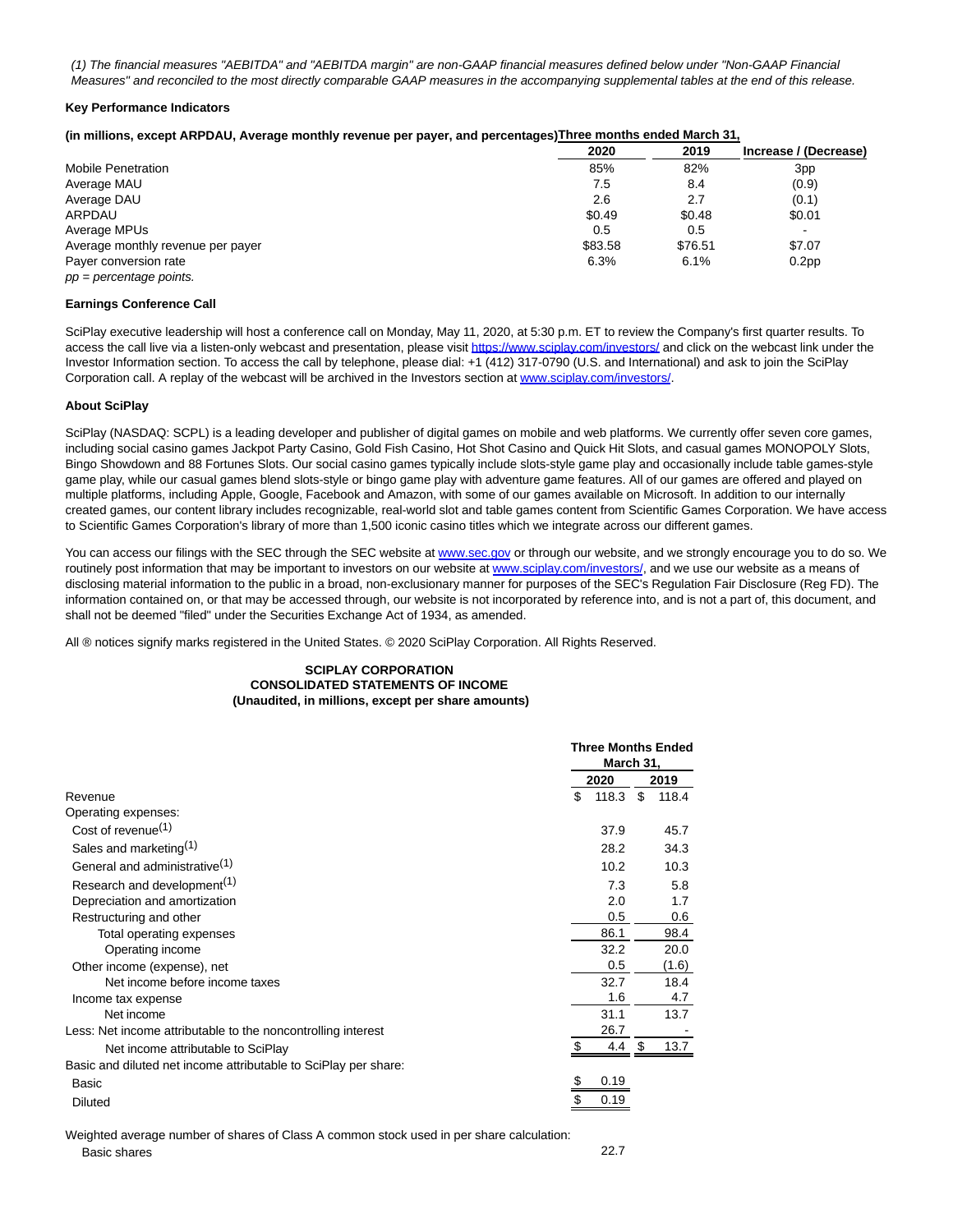(1) Excludes depreciation and amortization.

#### **SCIPLAY CORPORATION CONDENSED CONSOLIDATED BALANCE SHEETS (Unaudited, in millions, except par value)**

|                                             |             | March 31, 2020 December 31, 2019 |
|---------------------------------------------|-------------|----------------------------------|
| <b>ASSETS</b>                               |             |                                  |
| Current assets:                             |             |                                  |
| Cash and cash equivalents                   | \$<br>132.6 | \$<br>110.6                      |
| Accounts receivable, net                    | 42.4        | 32.1                             |
| Prepaid expenses and other current assets   | 3.3         | 4.3                              |
| Total current assets                        | 178.3       | 147.0                            |
| Property and equipment, net                 | 4.4         | 4.6                              |
| Operating lease right-of-use assets         | 5.4         | 6.0                              |
| Goodwill                                    | 120.7       | 120.7                            |
| Intangible assets and software, net         | 16.5        | 17.0                             |
| Deferred income taxes and other assets      | 87.7        | 89.3                             |
| <b>Total assets</b>                         | \$<br>413.0 | \$<br>384.6                      |
| <b>LIABILITIES AND STOCKHOLDERS' EQUITY</b> |             |                                  |
| <b>Current liabilities:</b>                 |             |                                  |
| Accounts payable                            | \$<br>16.3  | \$<br>12.8                       |
| <b>Accrued liabilities</b>                  | 9.6         | 13.7                             |
| Due to affiliate                            | 2.0         | 2.7                              |
| Total current liabilities                   | 27.9        | 29.2                             |
| Operating lease liabilities                 | 4.5         | 5.2                              |
| Liabilities under TRA                       | 72.7        | 72.7                             |
| Total stockholders' equity <sup>(1)</sup>   | 307.9       | 277.5                            |
| Total liabilities and stockholders' equity  | \$<br>413.0 | \$<br>384.6                      |

(1) Includes \$249.4 million and \$223.4 million in noncontrolling interest as of March 31, 2020 and December 31, 2019, respectively.

## **SCIPLAY CORPORATION CONDENSED CONSOLIDATED STATEMENTS OF CASH FLOWS (Unaudited, in millions)**

|                                                                               | <b>Three Months Ended</b><br>March 31. |       |    |       |
|-------------------------------------------------------------------------------|----------------------------------------|-------|----|-------|
|                                                                               | 2020                                   |       |    | 2019  |
| Net cash provided by operating activities                                     | \$.                                    | 23.5  | \$ | 8.5   |
| Net cash used in investing activities                                         |                                        | (1.2) |    | (1.6) |
| Net cash used in financing activities                                         |                                        |       |    | (2.6) |
| Effect of exchange rate changes on cash, cash equivalents and restricted cash |                                        | (0.3) |    | 0.2   |
| Increase in cash, cash equivalents and restricted cash                        |                                        | 22.0  |    | 4.5   |
| Cash, cash equivalents and restricted cash, beginning of period               |                                        | 110.6 |    | 10.0  |
| Cash, cash equivalents and restricted cash, end of period                     |                                        | 132.6 |    | 14.5  |
| Supplemental cash flow information:                                           |                                        |       |    |       |
| Cash paid for income taxes                                                    | \$                                     |       | \$ | 0.4   |
| Cash paid for contingent consideration included in operating activities       |                                        | 4.0   |    |       |
| Non-cash investing and financing activities:                                  |                                        |       |    |       |
| Non-cash deferred offering costs                                              |                                        |       |    | 1.8   |

## **SCIPLAY CORPORATION**

## **RECONCILIATION OF NET INCOME ATTRIBUTABLE TO SCIPLAY TO ADJUSTED EBITDA (Unaudited, in millions)**

|                                                    |      | <b>Three Months Ended</b> | March 31. |      |
|----------------------------------------------------|------|---------------------------|-----------|------|
|                                                    | 2020 |                           | 2019      |      |
| Net income attributable to SciPlay                 |      | 4.4                       |           | 13.7 |
| Net income attributable to noncontrolling interest |      | 26.7                      |           |      |
| Net income                                         |      | 31.1                      |           | 13.7 |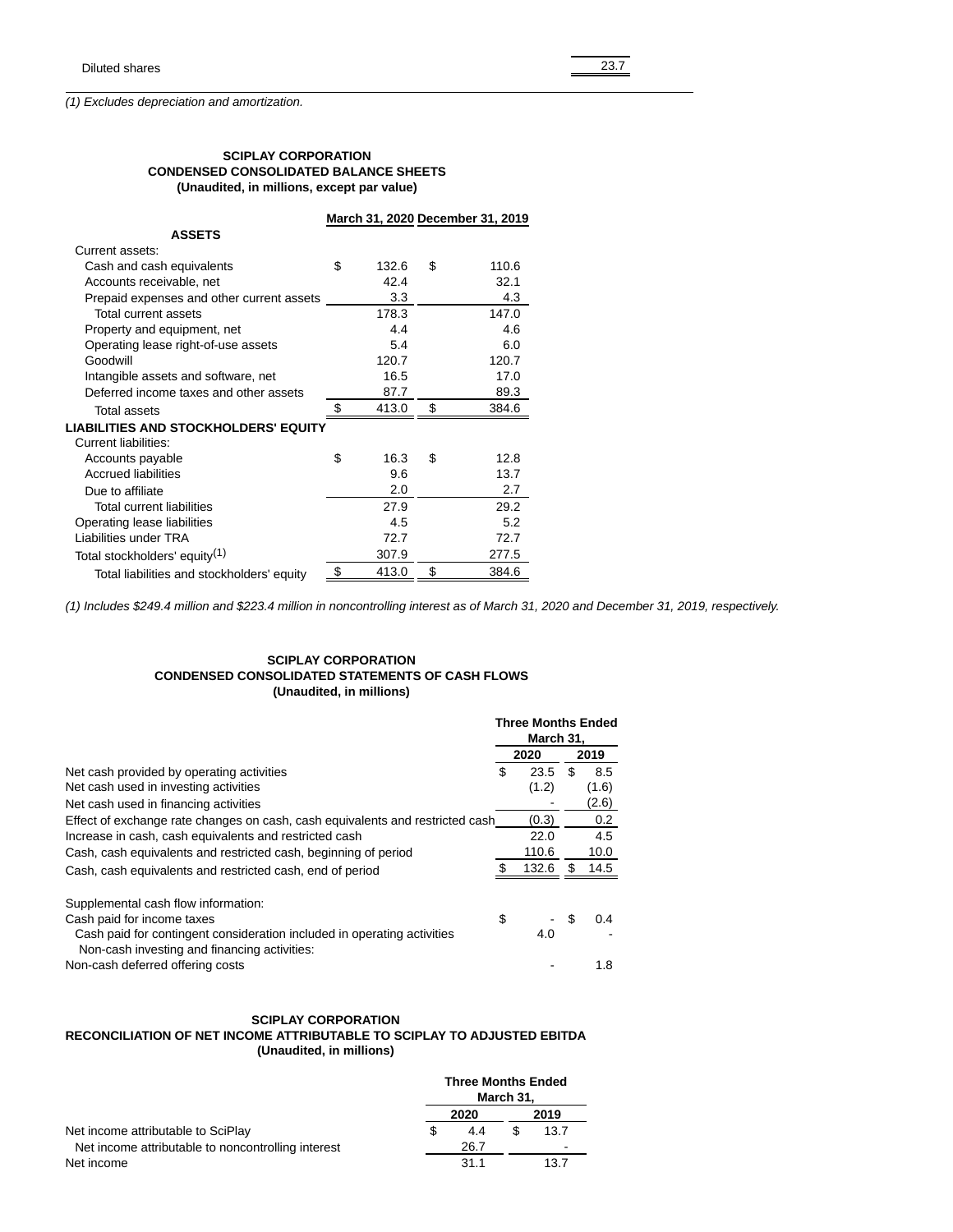| Restructuring and other                       |    | 0.5   |   | 0.6   |
|-----------------------------------------------|----|-------|---|-------|
| Depreciation and amortization                 |    | 2.0   |   | 1.7   |
| Income tax expense                            |    | 1.6   |   | 4.7   |
| Stock-based compensation                      |    | 0.1   |   | 2.7   |
| Other (income) expense, net                   |    | (0.5) |   | 1.6   |
| <b>Adjusted EBITDA</b>                        |    | 34.8  |   | 25.0  |
| Revenue                                       | \$ | 118.3 | S | 118.4 |
| Net income margin (Net income/Revenue)        |    | 26.3% |   | 11.6% |
| AEBITDA margin (AEBITDA/Revenue)              |    | 29.4% |   | 21.1% |
| Royalties for Scientific Games Corporation IP | S  | $\,$  | S | 7.3   |

#### **RECONCILIATION OF NET INCOME MARGIN TO ADJUSTED EBITDA MARGIN**

|                                            | Three Months Ended March 31, |       |  |  |
|--------------------------------------------|------------------------------|-------|--|--|
|                                            | 2020                         | 2019  |  |  |
| Net income margin (Net income/Revenue)     | 26.3%                        | 11.6% |  |  |
| Restructuring and other                    | 0.4%                         | 0.5%  |  |  |
| Depreciation and amortization              | 1.7%                         | 1.4%  |  |  |
| Income tax expense                         | 1.4%                         | 4.0%  |  |  |
| Stock-based compensation and other expense | (0.4)%                       | 3.6%  |  |  |
| Adjusted EBITDA Margin                     | 29.4%                        | 21.1% |  |  |

## **Forward-Looking Statements**

Throughout this press release, we make "forward-looking statements" within the meaning of the U.S. Private Securities Litigation Reform Act of 1995. Forward-looking statements describe future expectations, plans, results or strategies and can often be identified by the use of terminology such as "may," "will," "estimate," "intend," "plan," "continue," "believe," "expect," "anticipate," "target," "should," "could," "potential," "opportunity," "goal," or similar terminology. The forward-looking statements contained in this press release are based upon management's current expectations, assumptions and estimates and are not guarantees of timing, future results or performance. Therefore, you should not rely on any of these forward-looking statements as predictions of future events. Actual results may differ materially from those contemplated in these statements due to a variety of risks and uncertainties and other factors, including, among other things:

- the impact of the COVID-19 pandemic and any resulting social, political, economic and financial complications;
- our ability to attract and retain players;
- our reliance on third-party platforms;
- our dependence on the optional purchases of coins, chips and cards to supplement the availability of periodically offered free coins, chips and cards;
- dependence on skilled employees with creative and technical backgrounds;
- expectations of growth in total consumer spending on social casino gaming;
- our dependence on certain key providers;
- natural events and health crises that disrupt our operations or those of our providers or suppliers;
- U.S. and international economic and industry conditions;
- stock price volatility;
- our ability to continue to launch and enhance games that attract and retain a significant number of paying players;
- our reliance on a small percentage of our players for nearly all of our revenue;
- our ability to adapt to, and offer games that keep pace with, changing technology and evolving industry standards;
- competition;
- the impact of legal and regulatory restrictions on our business, including significant opposition in some jurisdictions to interactive social gaming, including social casino gaming, and how such opposition could lead these jurisdictions to adopt legislation or impose a regulatory framework to govern interactive social gaming or social casino gaming specifically, and how this could result in a prohibition on interactive social gaming or social casino gaming altogether, restrict our ability to advertise our games, or substantially increase our costs to comply with these regulations;
- laws and government regulations, both foreign and domestic, including those relating to our parent, Scientific Games Corporation, and to data privacy and security, including with respect to the collection, storage, use, transmission, sharing and protection of personal information and other consumer data, and those laws and regulations that affect companies conducting business on the internet, including ours;
- the continuing evolution of the scope of data privacy and security regulations, and our belief that the adoption of increasingly restrictive regulations in this area is likely within the U.S. and other jurisdictions;
- our ability to use the intellectual property rights of our parent, Scientific Games Corporation, and other third parties, including the third-party intellectual property rights licensed to Scientific Games Corporation, under our intellectual property license agreement ("IP License Agreement") with our parent;
- protection of our proprietary information and intellectual property, inability to license third-party intellectual property and the intellectual property rights of others;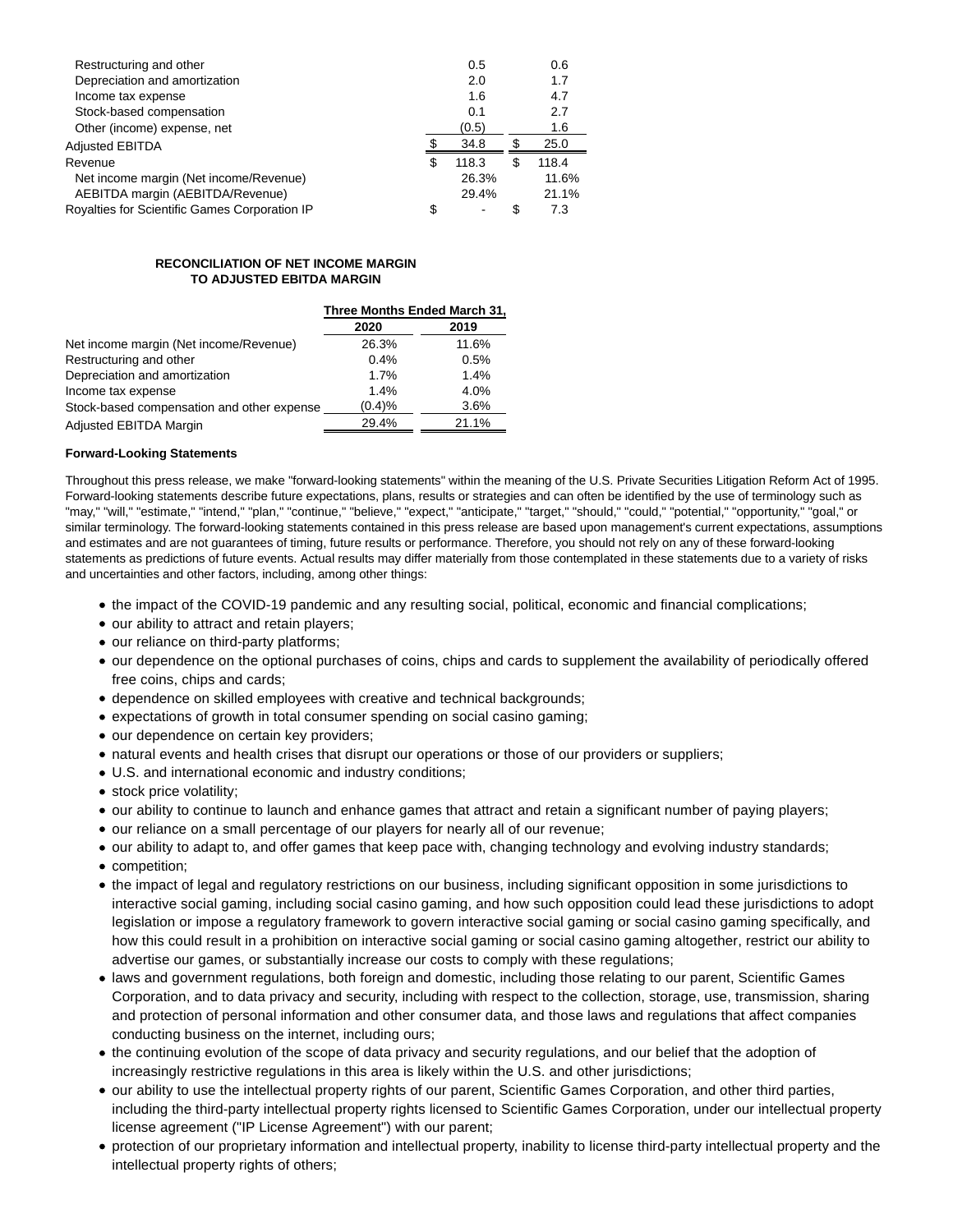- security and integrity of our games and systems;
- security breaches, cyber-attacks or other privacy or data security incidents, challenges or disruptions;
- reliance on or failures in information technology and other systems;
- our ability to complete acquisitions and integrate businesses successfully;
- our ability to pursue and execute new business initiatives;
- $\bullet$  fluctuations in our results due to seasonality and other factors;
- risks related to foreign operations, including the complexity of foreign laws, regulations and markets; the uncertainty of enforcement of remedies in foreign jurisdictions; the effect of currency exchange rate fluctuations; the impact of foreign labor laws and disputes; the ability to attract and retain key personnel in foreign jurisdictions; the economic, tax and regulatory policies of local governments; and compliance with applicable anti-money laundering, anti-bribery and anti-corruption laws;
- changes in tax laws or tax rulings, or the examination of our tax positions;
- the discontinuation or replacement of LIBOR, which may adversely affect interest rates;
- litigation and other liabilities relating to our business, including litigation and liabilities relating to consumer protection, gambling-related matters, employee matters, alleged service and system malfunctions, alleged intellectual property infringement and claims relating to our contracts, licenses and strategic investments;
- restrictions and covenants in debt agreements, including those that could result in acceleration of the maturity of our indebtedness;
- failure to maintain adequate internal control over financial reporting;
- influence of certain stockholders, including decisions that may conflict with the interests of other stockholders;
- our ability to achieve some or all of the anticipated benefits of being a standalone public company; and
- our dependence on distributions from SciPlay Parent Company, LLC ("SciPlay Parent LLC") to pay our taxes and expenses, including substantial payments we will be required to make under the Tax Receivable Agreement (the "TRA").

Additional information regarding risks and uncertainties and other factors that could cause actual results to differ materially from those contemplated in forward-looking statements is included from time to time in our filings with the SEC, including under "Risk Factors" in Part II, Item 1A of our Quarterly Report on Form 10-Q for the quarter ended March 31, 2020 and Part I, Item 1A "Risk Factors" in our 2019 Annual Report on Form 10-K filed with the SEC on February 18, 2020. Forward-looking statements speak only as of the date they are made and, except for our ongoing obligations under the U.S. federal securities laws, we undertake no and expressly disclaim any obligation to publicly update any forward-looking statements whether as a result of new information, future events or otherwise.

This press release may contain references to industry market data and certain industry forecasts. Industry market data and industry forecasts are obtained from publicly available information and industry publications. Industry publications generally state that the information contained therein has been obtained from sources believed to be reliable, but that the accuracy and completeness of that information is not guaranteed. Although we believe industry information to be accurate, it is not independently verified by us and we do not make any representation as to the accuracy of that information. In general, we believe there is less publicly available information concerning international social gaming industries than the same industries in the U.S. Some data is also based on our good faith estimates, which are derived from our review of internal surveys or data, as well as the independent sources referenced above. Assumptions and estimates of our and our industry's future performance are necessarily subject to a high degree of uncertainty and risk due to a variety of factors, including those described under "Risk Factors" in Part II, Item 1A of our Quarterly Report on Form 10-Q for the quarter ended March 31, 2020 and Part I, Item 1A "Risk Factors" of our 2019 Annual Report on Form 10-K. These and other factors could cause future performance to differ materially from our assumptions and estimates.

#### **Non-GAAP Financial Measures**

Adjusted EBITDA, or AEBITDA, as used herein, is a non-GAAP financial measure that is presented as supplemental disclosure and is reconciled to net income attributable to SciPlay as the most directly comparable GAAP measure as set forth in the above table. We define AEBITDA to include net income attributable to SciPlay before: (1) net income attributable to noncontrolling interest; (2) interest expense; (3) income tax (benefit) expense; (4) depreciation and amortization; (5) restructuring and other, which includes charges or expenses attributable to: (a) employee severance; (b) management changes; (c) restructuring and integration; (d) M&A and other, which includes: (i) M&A transaction costs; (ii) purchase accounting adjustments; (iii) unusual items (including certain legal settlements) and (iv) other non-cash items; (e) contingent acquisition consideration and (f) cost-savings initiatives; (6) stock-based compensation; (7) loss (gain) on debt financing transactions; and (8) other expense (income) including foreign currency (gains) and losses. We also use AEBITDA margin, a non-GAAP measure, which we calculate as AEBITDA as a percentage of revenue.

Our management uses AEBITDA and AEBITDA margin to, among other things: (i) monitor and evaluate the performance of our business operations; (ii) facilitate our management's internal comparisons of our historical operating performance and (iii) analyze and evaluate financial and strategic planning decisions regarding future operating investments and operating budgets. In addition, our management uses AEBITDA and AEBITDA margin to facilitate management's external comparisons of our results to the historical operating performance of other companies that may have different capital structures and debt levels.

Our management believes that AEBITDA and AEBITDA margin are useful as they provide investors with information regarding our financial condition and operating performance that is an integral part of our management's reporting and planning processes. In particular, our management believes that AEBITDA is helpful because this non-GAAP financial measure eliminates the effects of restructuring, transaction, integration or other items that management believes have less bearing on our ongoing underlying operating performance. Management believes AEBITDA margin is useful as it provides investors with information regarding the underlying operating performance and margin generated by our business operations.